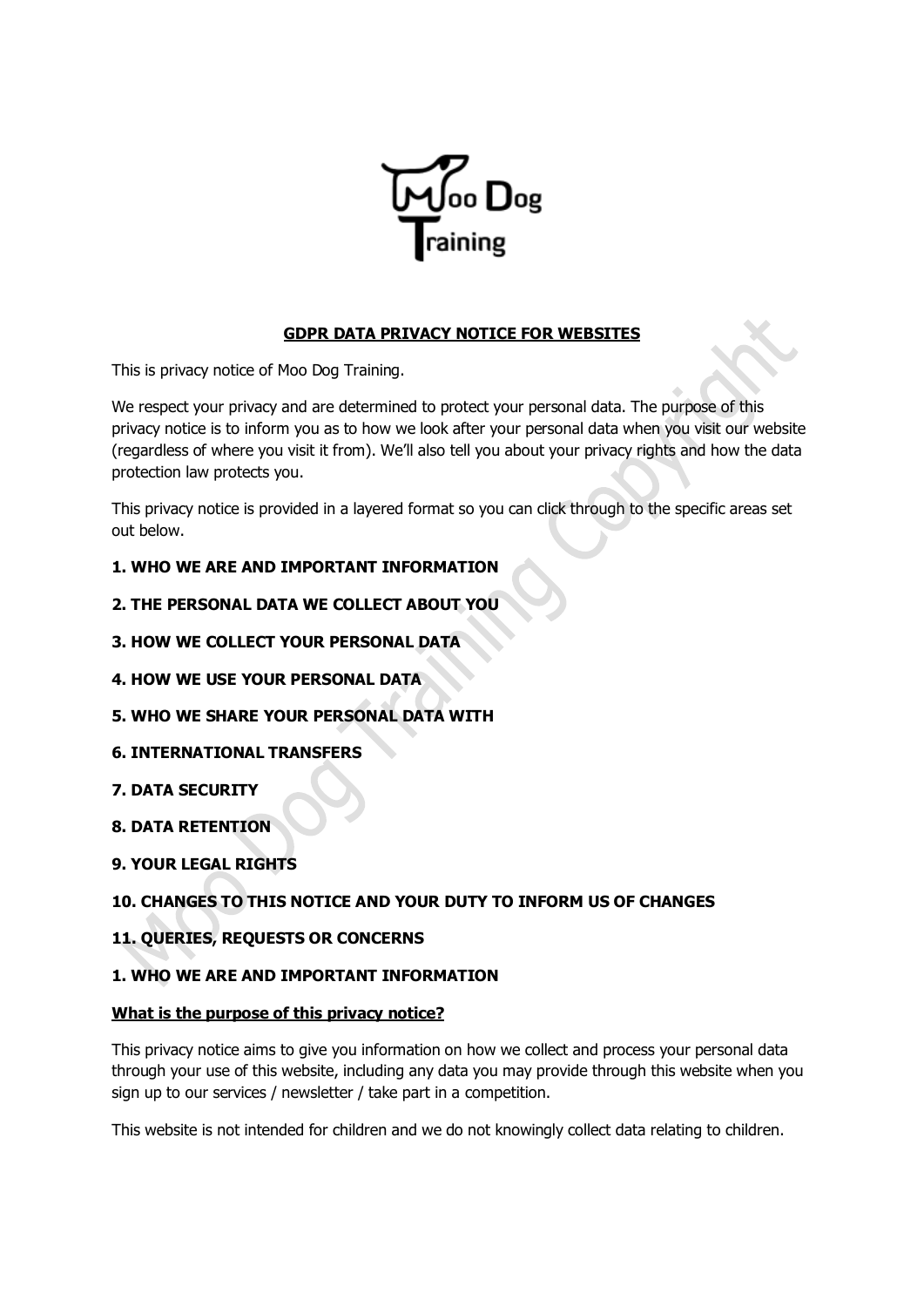You must read this privacy notice together with any other privacy notice we may provide on specific occasions when we are collecting or processing personal data about you so that you are fully aware of how and why we are using your data. This privacy notice supplements the other notices and is not intended to override them.

# **Data controller(s)**

Lillie Abbott is the controller and responsible for your personal data (collectively referred to as Moo Dog Training, "we", "us" or "our" in this privacy notice). Our contact details are Moo Dog Training, 62 Shrubbery Avenue, Tipton, West Midlands, DY4 8DS or email info@moodogtraining.co.uk. For all data matters contact [info@moodogtraining.co.uk](mailto:info@moodogtraining.co.uk)

### **Third-party links outside of our control**

This website may include links to third-party websites, plug-ins and applications. Clicking on those links or enabling those connections may allow third parties to collect or share data about you. We do not control these third-party websites and are not responsible for their privacy statements.

When you leave our website, we encourage you to read the privacy notice of every website you visit.

## **2. THE PERSONAL DATA WE COLLECT ABOUT YOU**

Personal data, or personal information, means any information about an individual from which that person can be identified. You can find out more about personal data from the [Information](https://ico.org.uk/global/contact-us/)  [Commissioners Office.](https://ico.org.uk/global/contact-us/)

We may collect, use, store and transfer different kinds of personal data about you which we have grouped together follows [THIS IS AN EXAMPLE LIST, PLEASE PERSONALISE IT TO YOUR BUSINESS AND THE DATA THAT YOU COLLECT]:

- **Identity Data** includes first name / last name / title / date of birth / address / dogs details
- **Contact Data** includes billing address / home address / telephone number / email address.

We do not collect any **Special Categories of Personal Data** about you (this includes details about your race or ethnicity, religious or philosophical beliefs, sex life, sexual orientation, political opinions, trade union membership, information about your health and genetic and biometric data). Nor do we collect any information about criminal convictions and offences.

## **If you fail to provide personal data**

Where we need to collect your personal data by law, or under the terms of a contract we have with you and you fail to provide that data when requested, we may not be able to perform the contract we have or are trying to enter into with you (for example, to provide you with goods or services). In this case, we may have to cancel a product or service you have with us but we will notify you if this is the case at the time.

#### **3. HOW WE COLLECT YOUR PERSONAL DATA**

We use different methods to collect data from and about you including through:

Email / letter / online forms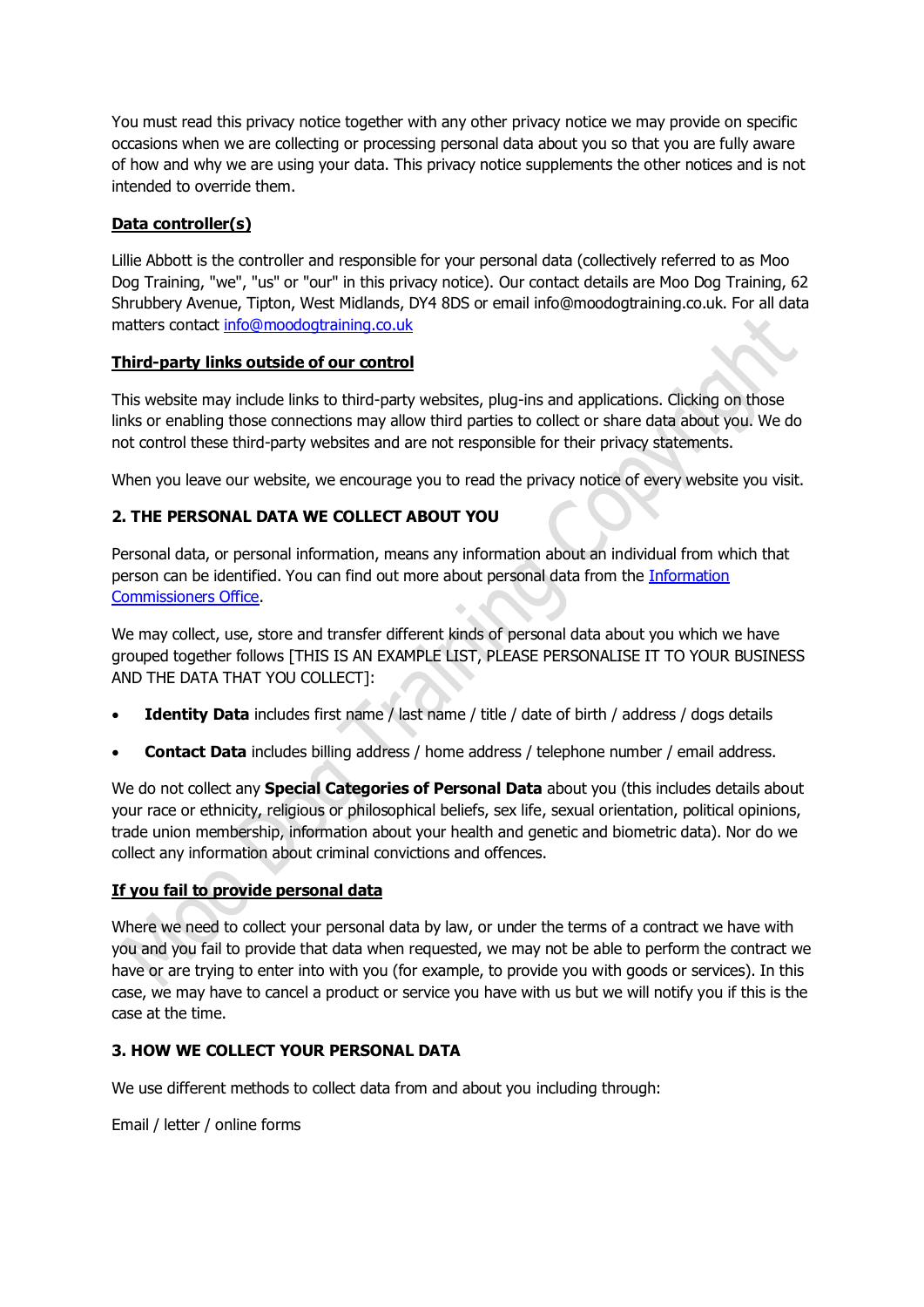- **Directly.** You may give us your identity / contact details / billing details by filling in forms or by corresponding with us by post, phone, email or otherwise. This includes personal data you provide when you:
	- Apply for our products or services
	- Create an account on our website
	- Subscribe to our service or publications
	- Request marketing to be sent to you

## **4. HOW WE USE YOUR PERSONAL DATA**

We will only use your personal data when the law allows us to. Most commonly, we will use your personal data in the following circumstances:

- **Performance of Contract** this means processing your data where it is necessary for the performance of a contract to which you are a party or to take steps at your request before entering into such a contract.
- **Comply with a legal or regulatory obligation** this means processing your personal data where it is necessary for compliance with a legal or regulatory obligation that we are subject to.

You have the right to withdraw consent to marketing at any time by contact us by email at  $info@modoqtraining.co.uk$  or where available by using the unsubscribe button.

## **PURPOSES FOR WHICH WE WILL USE YOUR PERSONAL DATA**

We have set out below, in a table format, a description of all the ways we plan to use your personal data, with the legal bases we rely on to do so.

Note that we may process your personal data for more than one lawful ground depending on the specific purpose for which we are using your data. Please contact us at info@moodogtraining.co.uk if you need details about the specific legal ground we are relying on to process your personal data where more than one ground has been set out in the table below.

| <b>Purpose/Activity</b>                                            | <b>Type of data</b>         | <b>Lawful basis for processing</b><br>including basis of legitimate<br>interest         |
|--------------------------------------------------------------------|-----------------------------|-----------------------------------------------------------------------------------------|
| To register you as a new<br>customer                               | (a) Identity<br>(b) Contact | Performance of a contract with you                                                      |
| Legal proceedings relating to<br>your self as a client or your dog | (a) Identity<br>(b) Contact | For legal purposes in regards to unpaid<br>fees or your dog causing injury or<br>damage |

[THIS IS AN EXAMPLE – PLEASE AMEND AND ADD YOUR OWN DETAILS.]

## **[Marketing**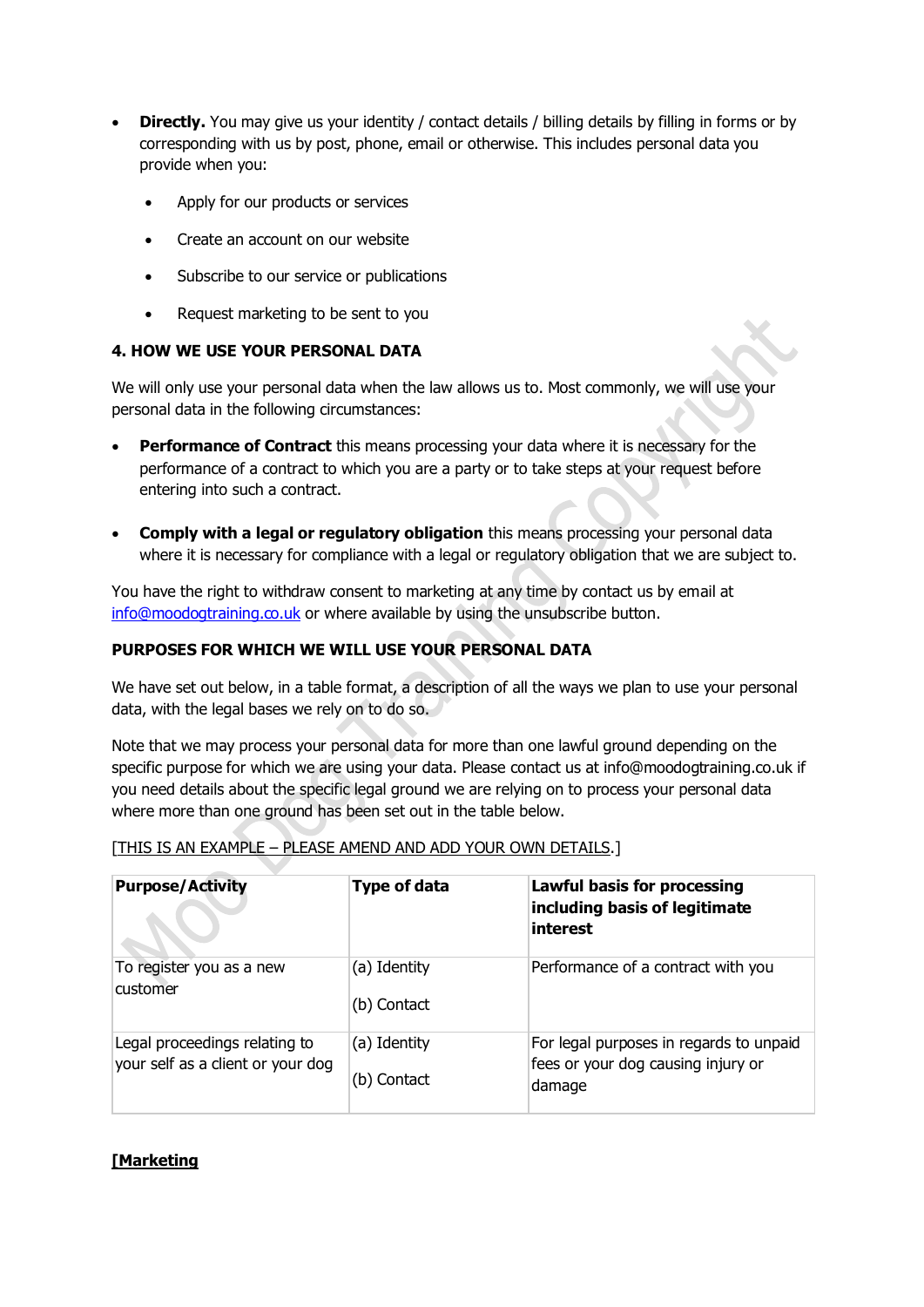We strive to provide you with choices regarding certain personal data uses, particularly around marketing and advertising.

[WE HAVE ESTABLISHED THE FOLLOWING PERSONAL DATA CONTROL MECHANISMS]:

### **[Promotional offers from us**

We may use your Identity, Contact, Technical, Usage and Profile Data to form a view on what we think you may want or need, or what may be of interest to you. This is how we decide which products, services and offers may be relevant for you.

You will receive marketing communications from us if you have requested information from us or purchased goods or services from us or have signed up to marketing / information/ entered a competition and, in each case, you have not opted out of receiving that marketing.

### **Third-party marketing**

We will not share your data with any third party agencies for the purpose of marketing.

### **Opting out**

You can ask us to stop sending you marketing messages at any time by emailing [info@moodogtraining.co.uk](mailto:info@moodogtraining.co.uk) or where available using the unsubscribe button.

Where you opt out of receiving these marketing messages, this will not apply to personal data provided to us as a result of a service agreement / purchase.

### **Cookies**

You can set your browser to refuse all or some browser cookies, or to alert you when websites set or access cookies. If you disable or refuse cookies, please note that some parts of this website may become inaccessible or not function properly. For more information about the cookies we use please see our website.

#### **Change of purpose**

We will only use your personal data for the purposes for which we collected it, unless we reasonably consider that we need to use it for another reason and that reason is compatible with the original purpose. If you wish to get an explanation as to how the processing for the new purpose is compatible with the original purpose, please contact info@moodogtraining.co.uk

If we need to use your personal data for an unrelated purpose, we will notify you and we will explain the legal basis which allows us to do so.

Please note that we may process your personal data without your knowledge or consent, in compliance with the above rules, where this is required or permitted by law.

## **5. WHO WE SHARE YOUR PERSONAL DATA WITH**

We may have to share your personal data with the parties set out below for the purposes set out in the table in paragraph 4 above.

- Professional advisers including lawyers, bankers, auditors and insurers.
- HM Revenue & Customs, regulators and other authorities based in the United Kingdom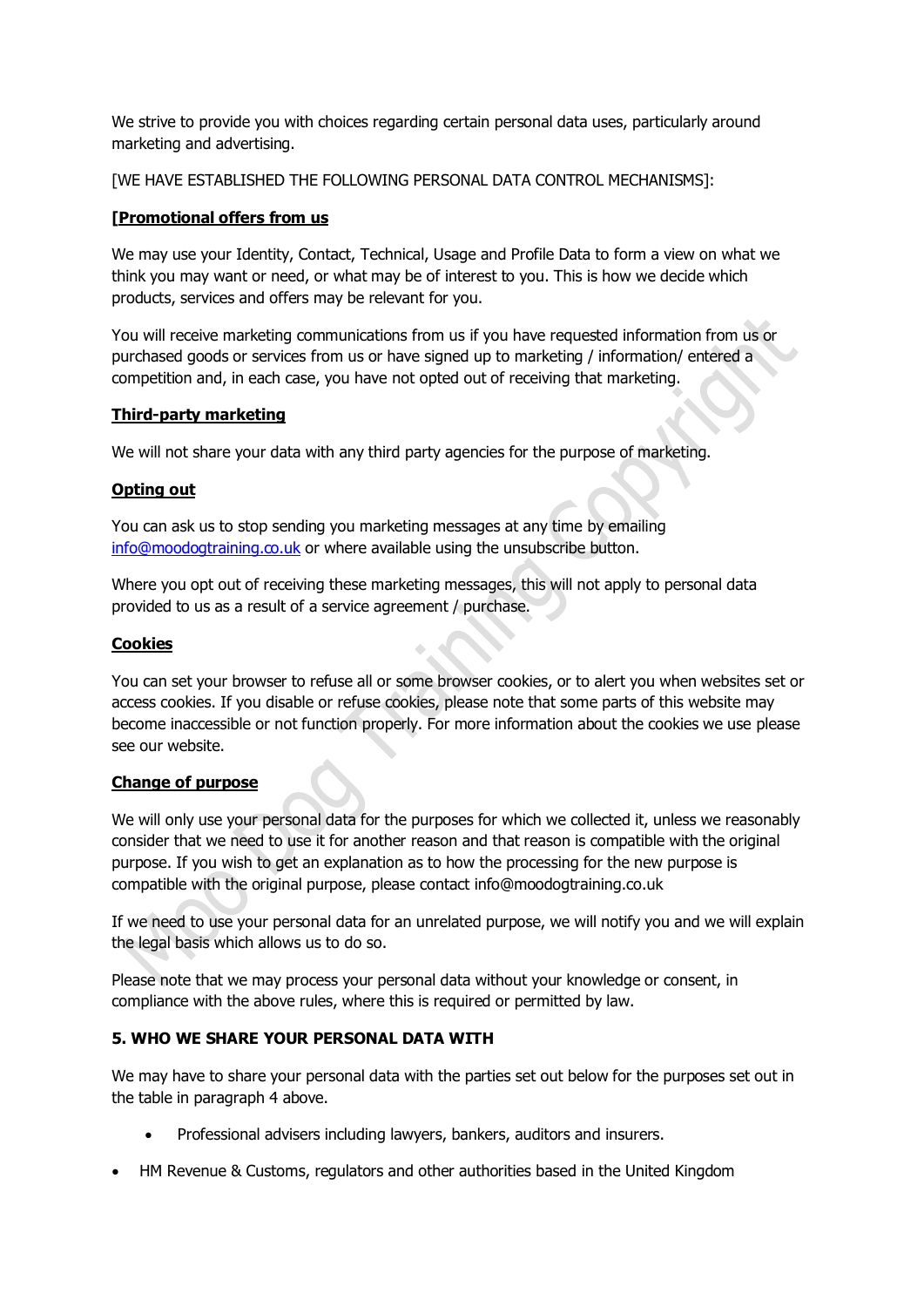• Third parties to whom we may choose to sell, transfer, or merge parts of our business or our assets. Alternatively, we may seek to acquire other businesses or merge with them. If a change happens to our business, then the new owners may use your personal data in the same way as set out in this privacy notice.

We require all third parties to respect the security of your personal data and to treat it in accordance with the law. We do not allow our third-party service providers to use your personal data for their own purposes and only permit them to process your personal data for specified purposes and in accordance with our instructions.

## **6. INTERNATIONAL TRANSFERS**

We do not transfer your personal data outside the European Economic are (EEA).

# **DATA SECURITY**

We have put in place appropriate security measures to prevent your personal data from being accidentally lost, used or accessed in an unauthorised way, altered or disclosed. In addition, we limit access to your personal data to those employees, agents, contractors and other third parties who have a business need to know. They will only process your personal data on our instructions and they are subject to a duty of confidentiality.

We have put in place procedures to deal with any suspected personal data breach and will notify you and any applicable regulator of a breach where we are legally required to do so.

## **8. DATA RETENTION**

We will only retain your personal data for as long as necessary to fulfil the purposes we collected it for, including for the purposes of satisfying any legal, accounting, or reporting requirements.

To determine the appropriate retention period for personal data, we consider the amount, nature, and sensitivity of the personal data, the potential risk of harm from unauthorised use or disclosure of your personal data, the purposes for which we process your personal data and whether we can achieve those purposes through other means, and the applicable legal requirements.

## **9. YOUR LEGAL RIGHTS**

Unless subject to an exemption under the data protection laws, you have the following rights with respect to your personal data:

- The right to request a copy of the personal data which we hold about you;
- The right to request that we correct any personal data if it is found to be inaccurate or out of date;
- The right to request your personal data is erased where it is no longer necessary to retain such data;
- The right to withdraw your consent to the processing at any time, where consent was the lawful basis for processing your data;
- The right to request that we provide you with your personal data and where possible, to transmit that data directly to another data controller, (known as the right to data portability), where applicable 9i.e. where our processing is based on consent or is necessary for the performance of our contract with you or where we process your data by automated means);
- The right, where there is a dispute in relation to the accuracy or processing of your personal data, to request a restriction is placed on further processing;
- The right to object to our processing of personal data, where applicable i.e. where processing is based on our legitimate interests (or in performance of a task in the public interest/exercise of